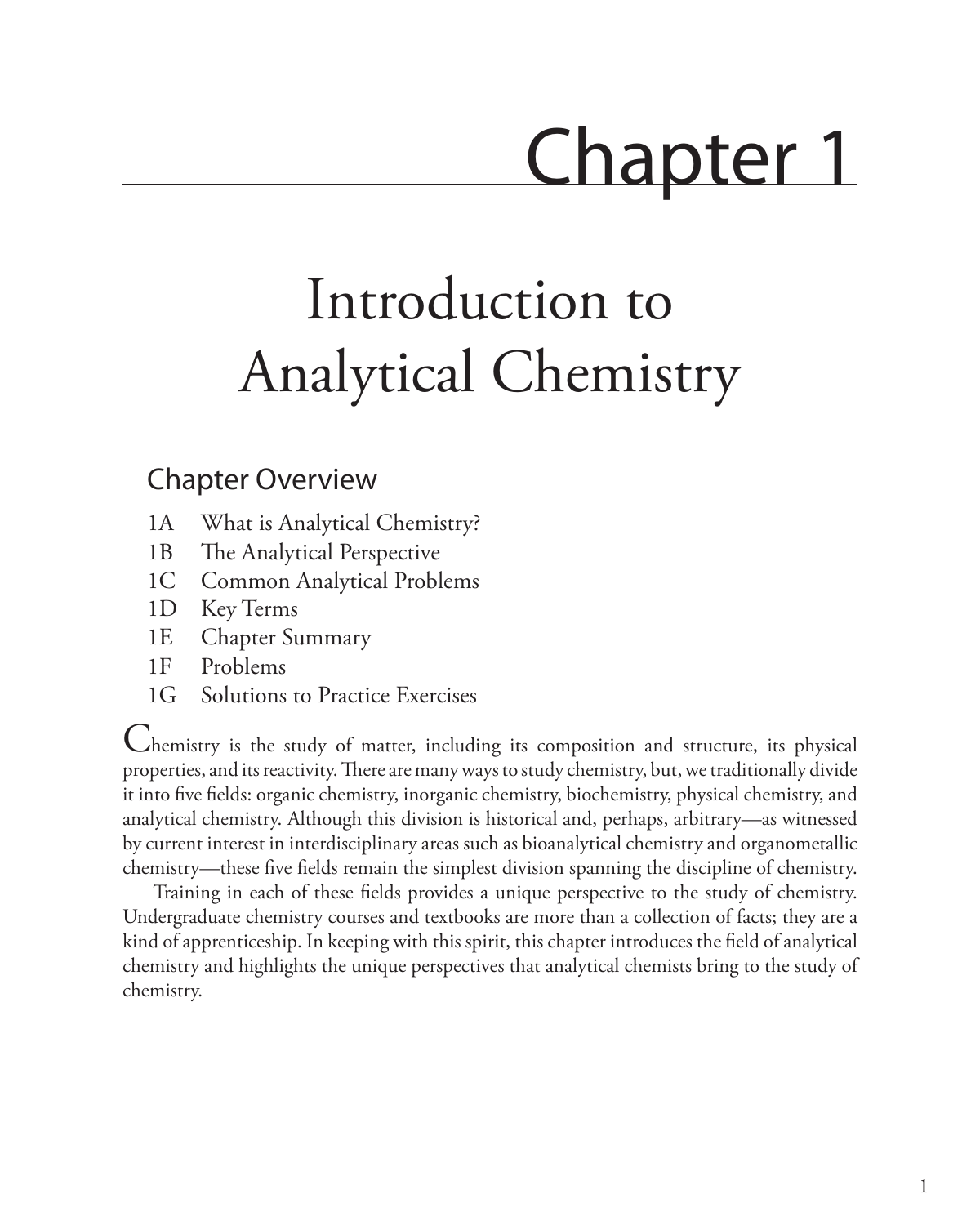This quote is attributed to C. N. Reilly (1925-1981) on receipt of the 1965 Fisher Award in Analytical Chemistry. Reilly, who was a professor of chemistry at the University of North Carolina at Chapel Hill, was one of the most influential analytical chemists of the last half of the twentieth century.

You might, for example, have determined the amount of acetic acid in vinegar using an acid–base titration, or used a qual scheme to identify which of several metal ions are in an aqueous sample.

#### *Seven Stages of an Analytical Method*

- 1. Conception of analytical method (birth).
- 2. Successful demonstration that the analytical method works.
- 3. Establishment of the analytical method's capabilities.
- 4. Widespread acceptance of the analytical method.
- 5. Continued development of the analytical method leads to significant improvements.
- 6. New cycle through steps 3–5.
- 7. Analytical method can no longer compete with newer analytical methods (death).

Steps 1–3 and 5 are the province of analytical chemistry; step 4 is the realm of chemical analysis.

The seven stages of an analytical method given here are modified from Fassel, V. A. *Fresenius' Z. Anal. Chem.* **1986**, *324*, 511–518 and Hieftje, G. M. *J. Chem. Educ.* **2000**, *77*, 577–583.

#### <span id="page-1-0"></span>**1A What is Analytical Chemistry?**

*"Analytical chemistry is what analytical chemists do."*

Let's begin with a deceptively simple question. What is analytical chemistry? Like all fields of chemistry, analytical chemistry is too broad and too active a discipline for us to define completely. In this chapter, therefore, we will try to say a little about what analytical chemistry is, as well as a little about what analytical chemistry is not.

Analytical chemistry is often described as the area of chemistry responsible for characterizing the composition of matter, both qualitatively (Is there any lead in this sample?) and quantitatively (How much lead is in this sample?). As we shall see, this description is misleading.

Most chemists routinely make qualitative and quantitative measurements. For this reason, some scientists suggest that analytical chemistry is not a separate branch of chemistry, but simply the application of chemical knowledge.1 In fact, you probably have preformed quantitative and qualitative analyses in other chemistry courses.

Defining analytical chemistry as the application of chemical knowledge ignores the unique perspective that analytical chemists bring to the study of chemistry. The craft of analytical chemistry is not in performing a routine analysis on a routine sample, which more appropriately is called chemical analysis, but in improving established analytical methods, in extending existing analytical methods to new types of samples, and in developing new analytical methods for measuring chemical phenomena.<sup>2</sup>

Here is one example of this distinction between analytical chemistry and chemical analysis. Mining engineers evaluate the value of an ore by comparing the cost of removing the ore with the value of its contents. To estimate its value they analyze a sample of the ore. The challenge of developing and validating an appropriate quantitative analytical method is the analytical chemist's responsibility. After its development, the routine, daily application of the analytical method is the job of the chemical analyst.

Another distinction between analytical chemistry and chemical analysis is that analytical chemists work to improve and extend established analytical methods. For example, several factors complicate the quantitative analysis of nickel in ores, including nickel's unequal distribution within the ore, the ore's complex matrix of silicates and oxides, and the presence of other metals that may interfere with the analysis. Figure 1.1 shows a schematic outline of one standard analytical method in use during the late nineteenth century.3 The need for many reactions, digestions, and filtrations makes this analytical method both time-consuming and difficult to perform accurately.

<sup>1</sup> Ravey, M. *Spectroscopy*, **1990**, *5(7)*, 11.

<sup>2</sup> de Haseth, J. *Spectroscopy*, **1990**, *5(7)*, 11.

<sup>3</sup> Fresenius. C. R. *A System of Instruction in Quantitative Chemical Analysis*; John Wiley and Sons: New York, 1881.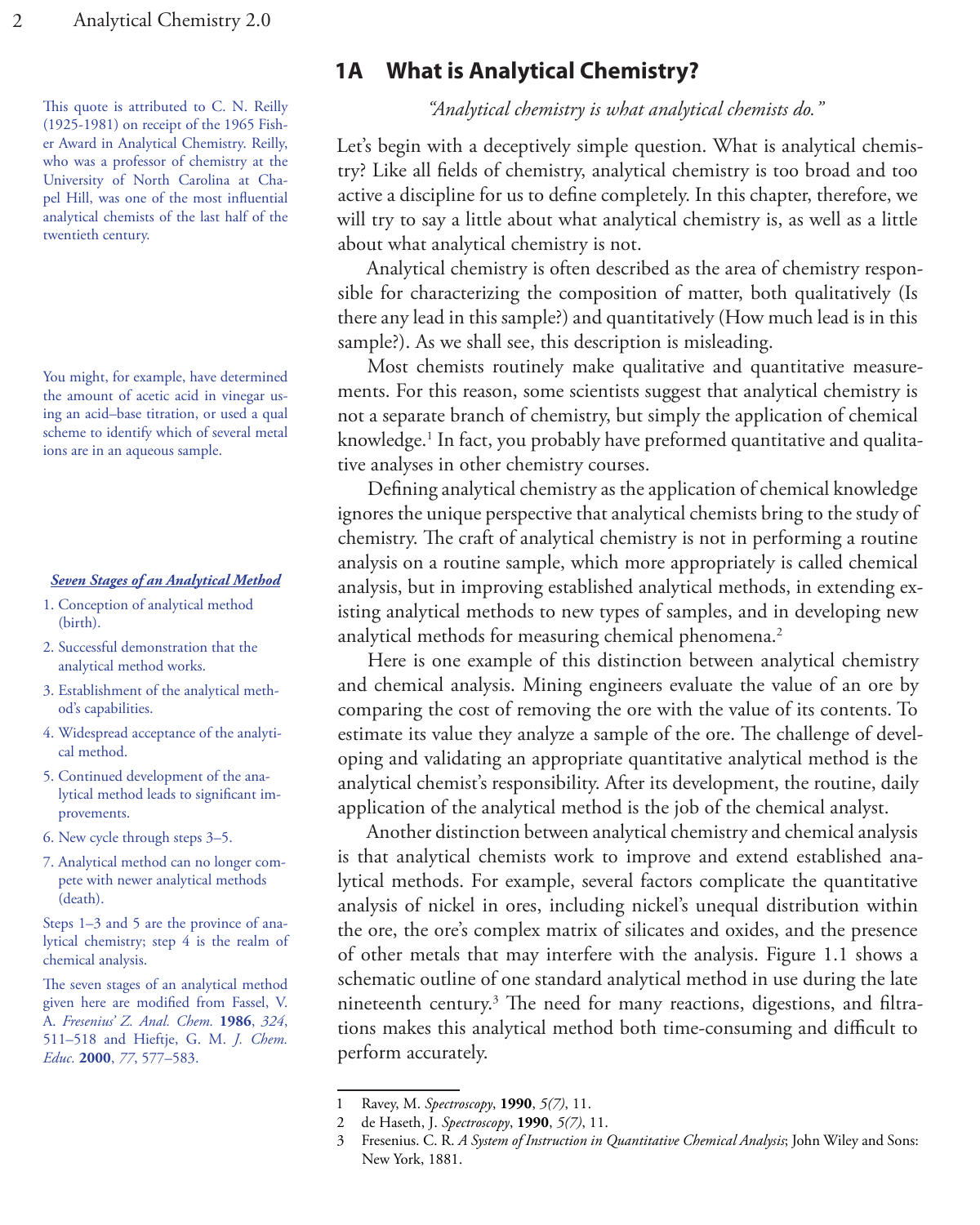<span id="page-2-0"></span>

**Figure 1.1** Fresenius' analytical scheme for the gravimetric analysis of Ni in ores. Note that the mass of nickel is not determined directly. Instead, Co and Ni are isolated and weighed (mass A), and then Co is isolated and weighed (mass B). The timeline shows that after digesting a sample, it takes approximately 44 hours to complete an analysis. This scheme is an example of a gravimetric analysis in which mass is the important measurement. See Chapter 8 for more information about gravimetric procedures.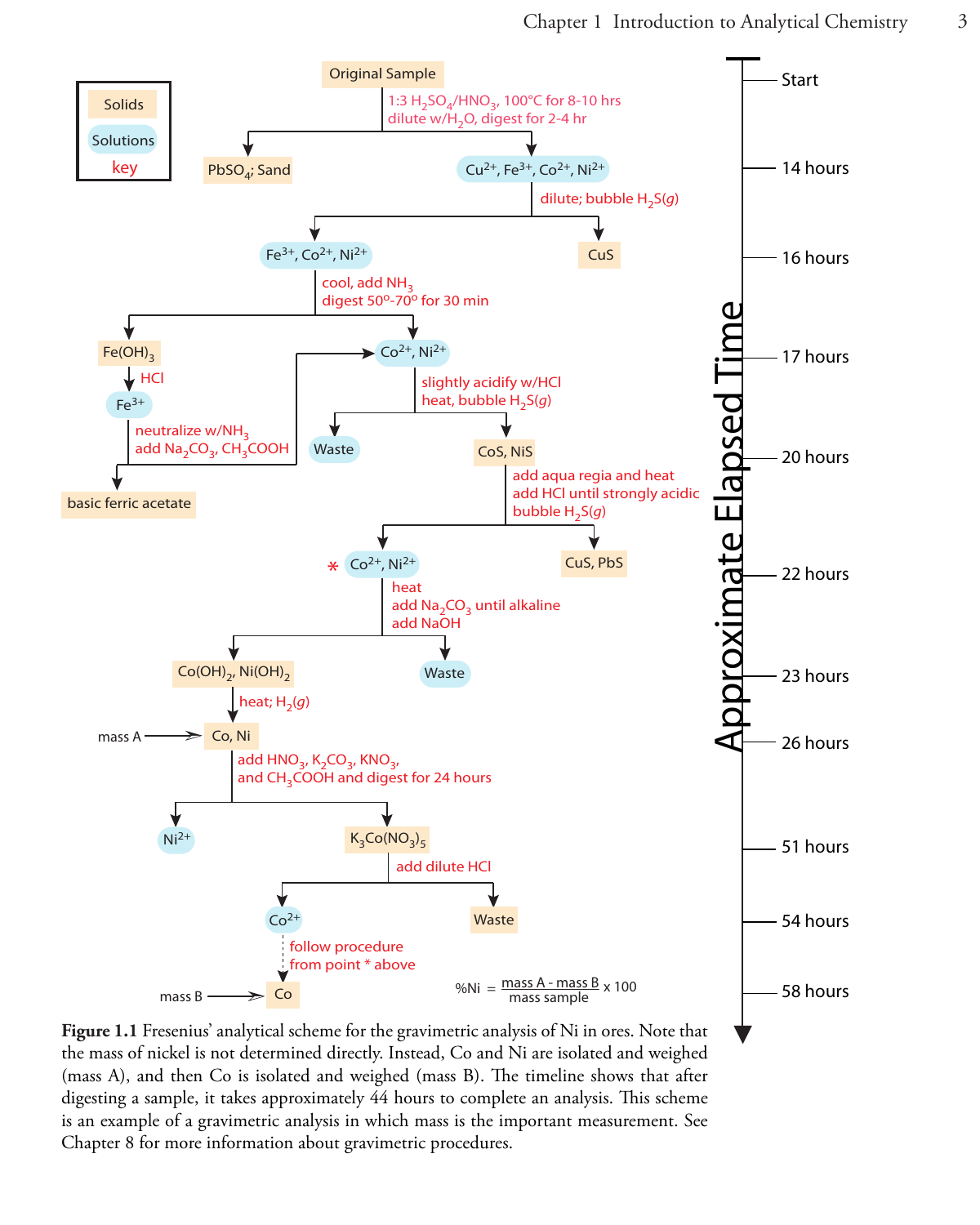

The development, in 1905, of dimethylglyoxime (dmg), a reagent that selectively precipitates  $Ni^{2+}$  and  $Pd^{2+}$ , led to an improved analytical method for the quantitative analysis of nickel.<sup>4</sup> The resulting analysis, as shown in Figure 1.2, requires fewer manipulations and less time after completing the sample's dissolution. By the 1970s, flame atomic absorption spectrometry replaced gravimetry as the standard method for analyzing nickel in ores,<sup>5</sup> resulting in an even more rapid analysis. Today, the standard analytical method utilizes an inductively coupled plasma optical emission spectrometer.

A more appropriate description of analytical chemistry is "the science of inventing and applying the concepts, principles, and…strategies for measuring the characteristics of chemical systems."6 Analytical chemists

- 5 Van Loon, J. C. *Analytical Atomic Absorption Spectroscopy*, Academic Press: New York, 1980.
- 6 Murray, R. W. *Anal. Chem.* **1991**, *63*, 271A.



**Figure 1.2** Gravimetric analysis for Ni in ores by precipitating  $\text{Ni(dmg)}_2$ . The timeline shows that it takes approximately four hours to complete an analysis after digesting the sample, which is 10x shorter than for the method in  $Figure 1.1$ . The factor of 0.2301 in the equation for %Ni accounts for the difference in the formula weights for Ni and  $\mathrm{Ni (dmg)}_{2}$ ; see Chapter 8 for further details.

<sup>4</sup> Kolthoff, I. M.; Sandell, E. B. *Textbook of Quantitative Inorganic Analysis*, 3rd Ed., The Macmillan Company: New York, 1952.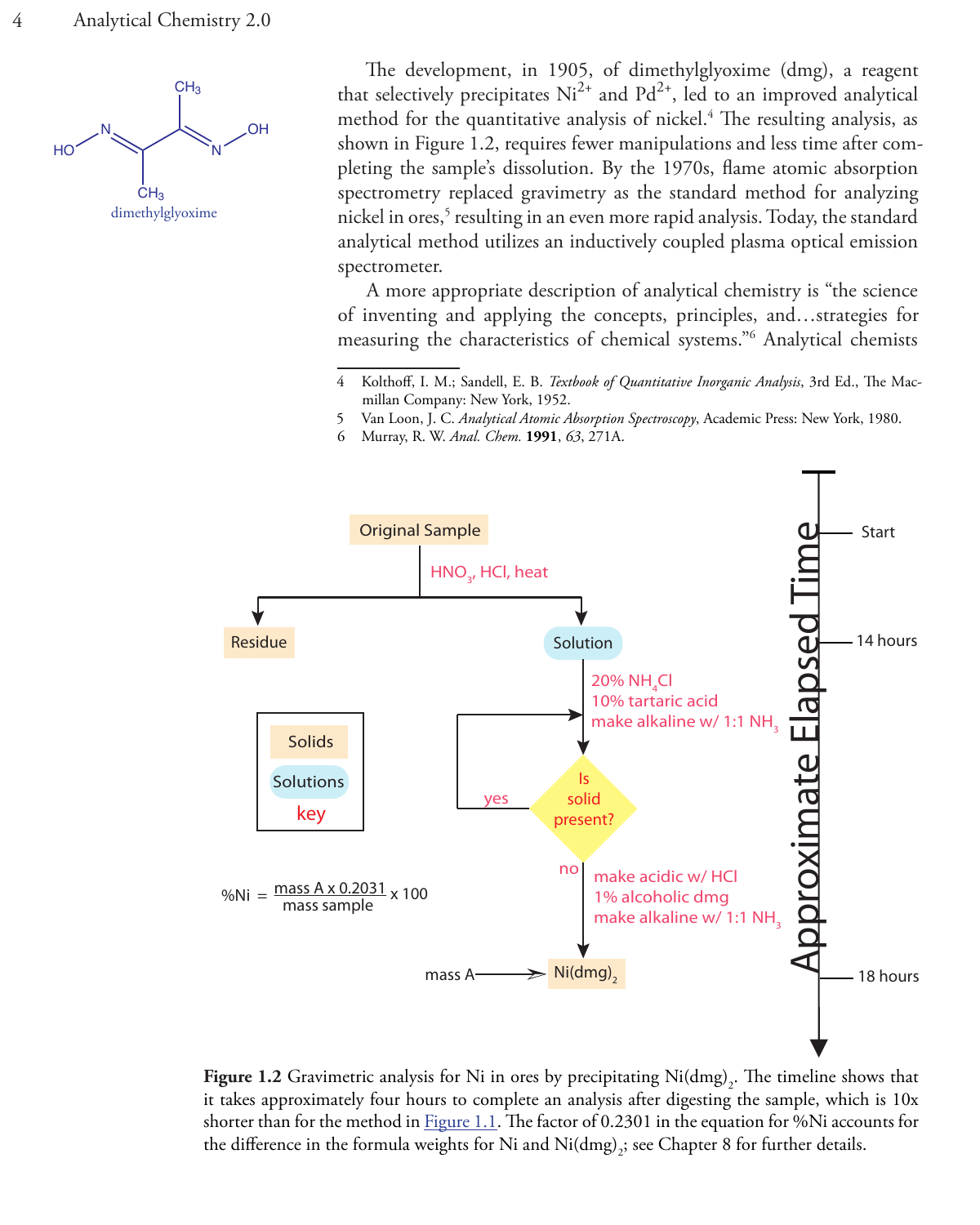typically operate at the extreme edges of analysis, extending and improving the ability of all chemists to make meaningful measurements on smaller samples, on more complex samples, on shorter time scales, and on species present at lower concentrations. Throughout its history, analytical chemistry has provided many of the tools and methods necessary for research in the other traditional areas of chemistry, as well as fostering multidisciplinary research in, to name a few, medicinal chemistry, clinical chemistry, toxicology, forensic chemistry, materials science, geochemistry, and environmental chemistry.

You will come across numerous examples of analytical methods in this textbook, most of which are routine examples of chemical analysis. It is important to remember, however, that nonroutine problems prompted analytical chemists to develop these methods.

The next time you are in the library, look through a recent issue of an analytically oriented journal, such as *Analytical Chemistry*. Focus on the titles and abstracts of the research articles. Although you may not recognize all the terms and analytical methods, you will begin to answer for yourself the question "What is analytical chemistry?"

#### <span id="page-4-0"></span>**1B The Analytical Perspective**

Having noted that each field of chemistry brings a unique perspective to the study of chemistry, we now ask a second deceptively simple question. What is the analytical perspective? Many analytical chemists describe this perspective as an analytical approach to solving problems.7 Although there are probably as many descriptions of the analytical approach as there are analytical chemists, it is convenient for our purpose to define it as the five-step process shown in [Figure 1.3.](#page-5-0)

Three general features of this approach deserve our attention. First, in steps 1 and 5 analytical chemists may collaborate with individuals outside the realm of analytical chemistry. In fact, many problems on which analytical chemists work originate in other fields. Second, the analytical approach includes a feedback loop (steps 2, 3, and 4) in which the result of one step may require reevaluating the other steps. Finally, the solution to one problem often suggests a new problem.

Analytical chemistry begins with a problem, examples of which include evaluating the amount of dust and soil ingested by children as an indicator of environmental exposure to particulate based pollutants, resolving contradictory evidence regarding the toxicity of perfluoro polymers during combustion, and developing rapid and sensitive detectors for chemical and biological weapons. At this point the analytical approach may involve a collaboration between the analytical chemist and the individual or agency

A recent editorial in *Analytical Chemistry* entitled "Some Words about Categories of Manuscripts" nicely highlights what makes a research endeavour relevant to modern analytical chemistry. The full citation is Murray, R. W. *Anal. Chem.* **2008**, *80*, 4775.

These examples are taken from a series of articles, entitled the "Analytical Approach," which was a regular feature of the journal *Analytical Chemistry*, a bimonthly publication of the American Chemical Society. The first issue of each month continues to publish a variety of engaging articles highlighting current trends in analytical chemistry.

<sup>7</sup> For several different viewpoints see (a) Beilby, A. L. *J. Chem. Educ.* **1970**, *47*, 237-238; (b) Lucchesi, C. A. *Am. Lab.* **1980**, October, 112-119; (c) Atkinson, G. F. *J. Chem. Educ.* **1982**, *59*, 201-202; (d) Pardue, H. L.; Woo, J. *J. Chem. Educ.* **1984**, *61*, 409-412; (e) Guarnieri, M. *J. Chem. Educ.* **1988**, *65*, 201-203, (f) Strobel, H. A. *Am. Lab.* **1990**, October, 17-24.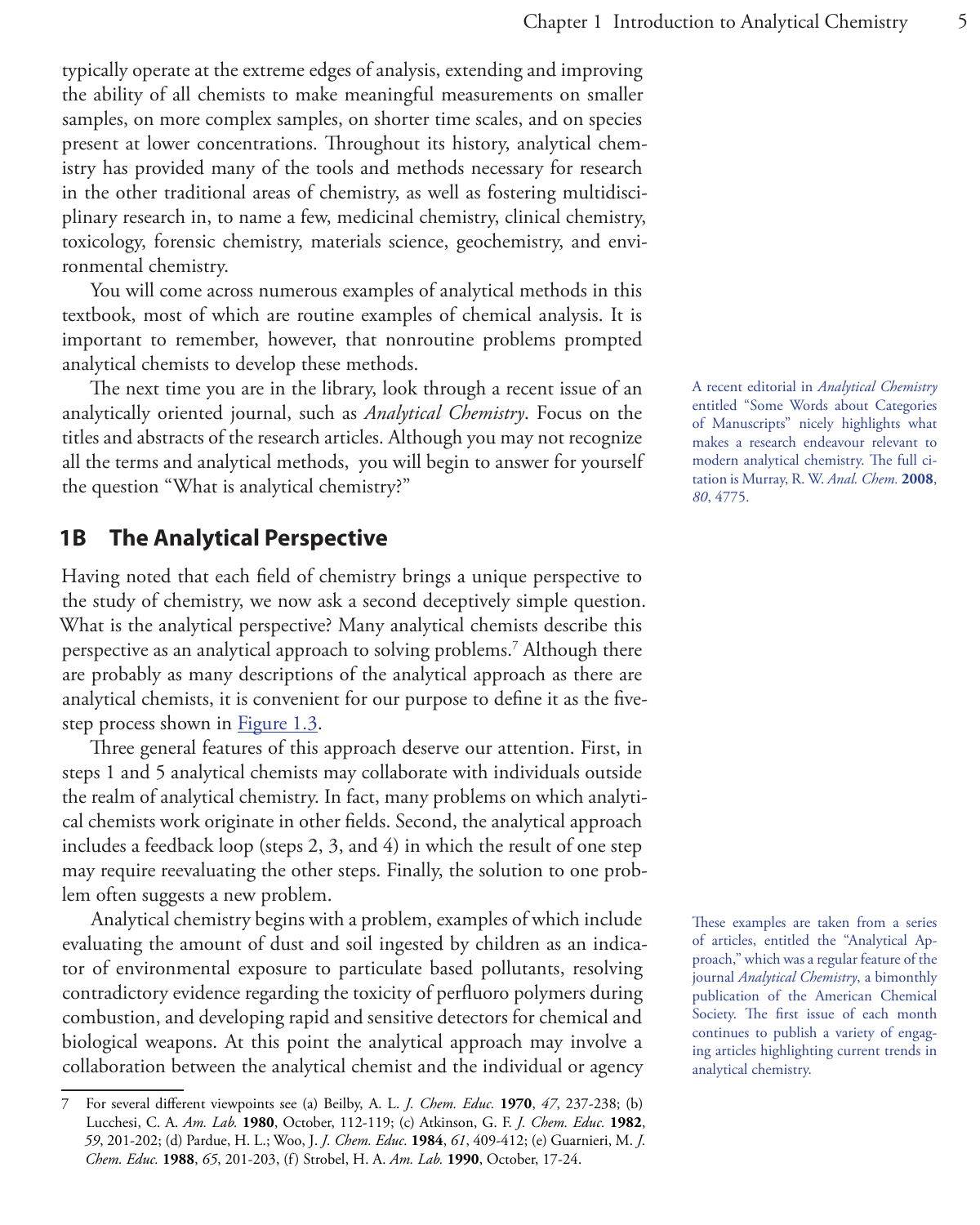<span id="page-5-0"></span>

**Figure 1.3** Flow diagram showing one view of the analytical approach to solving problems (mod- $\frac{1}{1}$ fied after Atkinson<sup>7c</sup>

Chapter 3 provides an introduction to the language of analytical chemistry. You will find terms such accuracy, precision, and sensitivity defined there.

See Chapter 7 for information about collecting, storing, and preparing samples.

See Chapter 14 for a discussion about validating analytical methods. Calibration and standardization methods, including a discussion of linear regression, are covered in Chapter 5.

working on the problem. Together they determine what information is needed. It also is important for the analytical chemist to understand how the problem relates to broader research goals or policy issues. The type of information needed and the problem's context are essential to designing an appropriate experimental procedure.

To design the experimental procedure the analytical chemist considers criteria such as the desired accuracy, precision, sensitivity, and detection limits; the urgency with which results are needed; the cost of a single analysis; the number of samples to be analyzed; and the amount of sample available for analysis. Finding an appropriate balance between these parameters is frequently complicated by their interdependence. For example, improving precision may require a larger amount of sample. Consideration is also given to collecting, storing, and preparing samples, and to whether chemical or physical interferences will affect the analysis. Finally a good experimental procedure may still yield useless information if there is no method for validating the results.

The most visible part of the analytical approach occurs in the laboratory. As part of the validation process, appropriate chemical and physical standards are used to calibrate any equipment and to standardize any reagents.

The data collected during the experiment are then analyzed. Frequently the data is reduced or transformed to a more readily analyzable form. A statistical treatment of the data is used to evaluate accuracy and precision,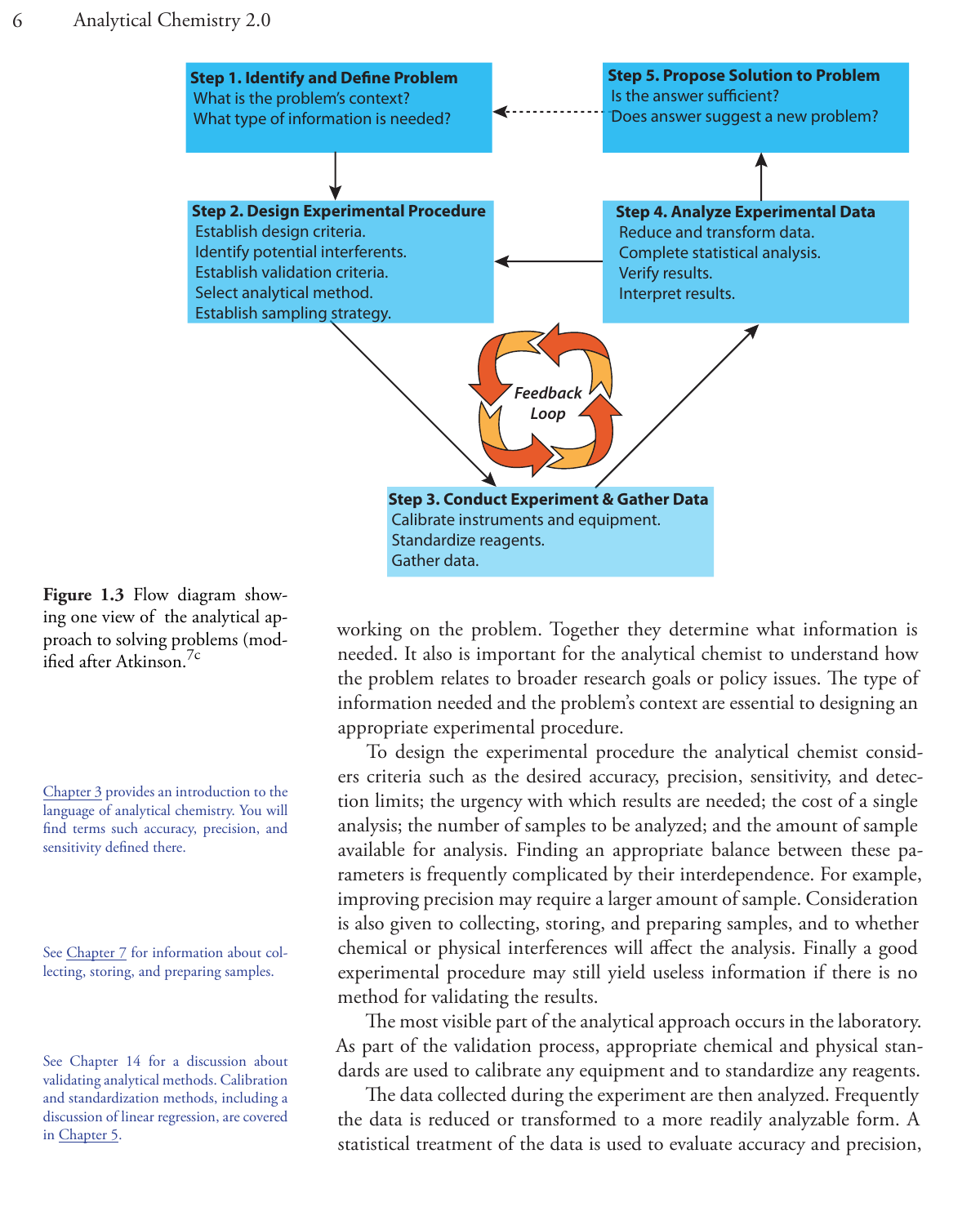and to validate the procedure. Results are compared to the original design criteria and the experimental design is reconsidered, additional trials are run, or a solution to the problem is proposed. When a solution is proposed, the results are subject to an external evaluation that may result in a new problem and the beginning of a new cycle.

As noted earlier some scientists question whether the analytical approach is unique to analytical chemistry.1 Here, again, it helps to distinguish between a chemical analysis and analytical chemistry. For other analytically oriented scientists, such as a physical organic chemist or a public health officer, the primary emphasis is how the analysis supports larger research goals involving fundamental studies of chemical or physical processes, or improving access to medical care. The essence of analytical chemistry, however, is in developing new tools for solving problems, and in defining the type and quality of information available to other scientists.

#### Practice Exercise 1.1

As an exercise, let's adapt our model of the analytical approach to the development of a simple, inexpensive, portable device for completing bioassays in the field. Before continuing, locate and read the article

"Simple Telemedicine for Developing Regions: Camera Phones and Paper-Based Microfluidic Devices for Real-Time, Off-Site Diagnosis"

by Andres W. Martinez, Scott T. Phillips, Emanuel Carriho, Samuel W. Thomas III, Hayat Sindi, and George M. Whitesides. You will find it on pages 3699-3707 in Volume 80 of the journal *Analytical Chemistry*, which was published in 2008. As you read the article, pay particular attention to how it emulates the analytical approach. It might be helpful to consider the following questions:

What is the analytical problem and why is it important? What criteria did the authors consider in designing their experiments? What is the basic experimental procedure? What interferences were considered and how did they overcome them? How did the authors calibrate the assay? How did the authors validate their experimental method? Is there evidence of repeating steps 2, 3, and 4?

Was there a successful conclusion to the problem?

Don't let the technical details in the paper overwhelm you. If you skim over these you will find that the paper is well-written and accessible.

Click [here](#page-9-1) to review your answers to these questions.

Chapter 4 introduces the statistical analysis of data.

This exercise provides you with an opportunity to think about the analytical approach in the context of a real analytical problem. Boxed exercises such as this provide you with a variety of challenges ranging from simple review problems to more open-ended exercises. You will find answers to exercises at the end of each chapter.

Use this [link](http://pubs.acs.org/cgi-bin/abstract.cgi/ancham/2008/80/i10/abs/ac800112r.html) to access the article's abstract from the journal's web site. If your institution has an on-line subscription you also will be able to download a PDF version of the article.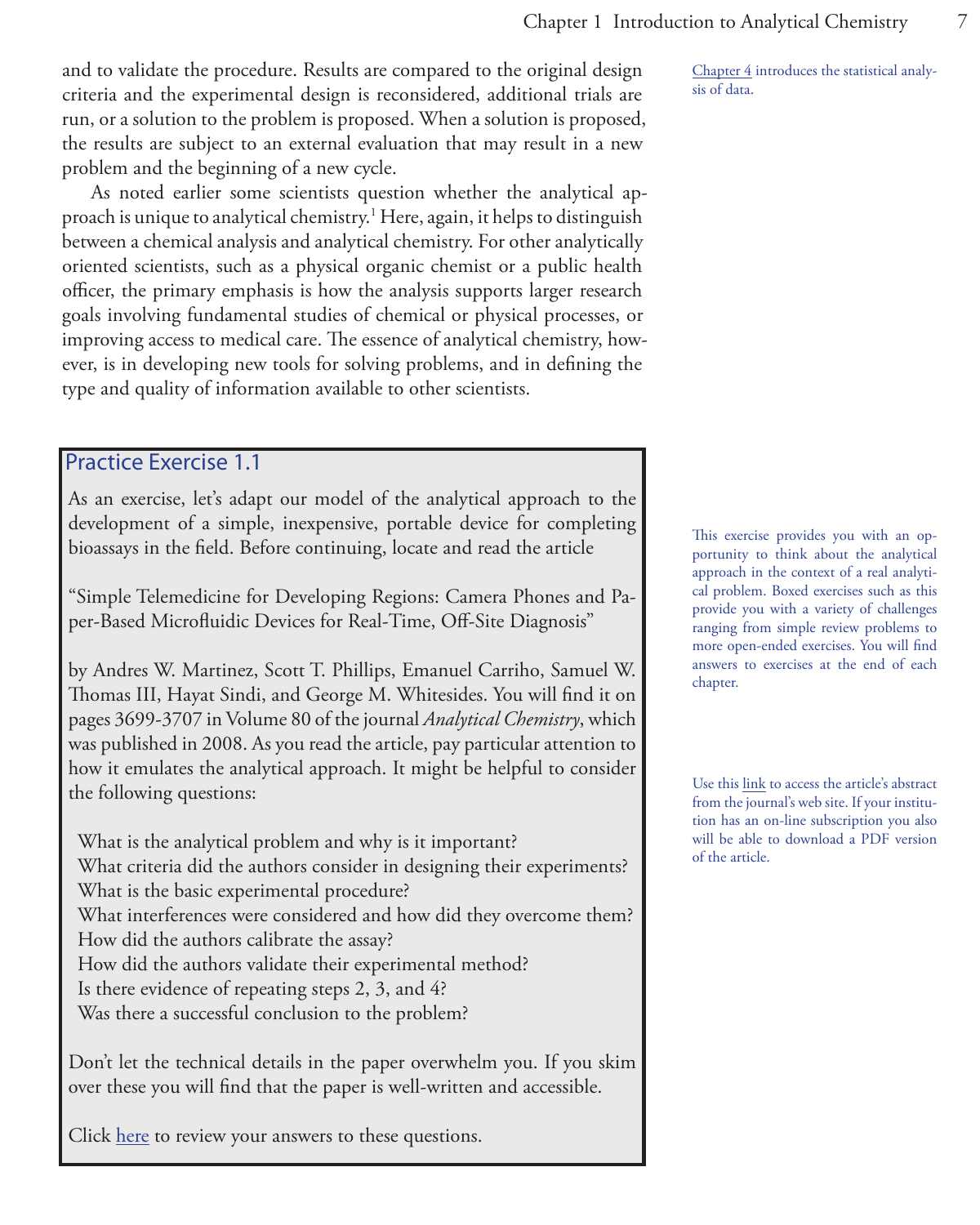Current research in the areas of quantitative analysis, qualitative analysis, and characterization analysis are reviewed biennially (odd-numbered years) in *Analytical Chemistry's* series of "Application Reviews." The 2007 issue, for example, reviews forensic science, water, pharmaceuticals, geochemistry, and protemics, to name a few.

Current research in the area of fundamental analysis is reviewed biennially (evennumbered years) in Analytical Chemistry's series of "Fundamental Reviews." The 2008 issue, for example, reviews fiber-optic chemical sensors and biosensors, thermal analysis, chiral separations, chemometrics, and solid state NMR, to name a few.

As you review this chapter, try to define a key term in your own words. Check your answer by clicking on the key term, which will take you to the page where it was first introduced. Clicking on the KEY TERM there, will bring you back to this page so that you can continue with another key term.

#### <span id="page-7-0"></span>**1C Common Analytical Problems**

<span id="page-7-4"></span>Many problems in analytical chemistry begin with the need to identify what is present in a sample. This is the scope of a QUALITATIVE ANALYSIS, examples of which include identifying the products of a chemical reaction, screening an athlete's urine for the presence of a performance-enhancing drug, or determining the spatial distribution of Pb on the surface of an airborne particulate. Much of the early work in analytical chemistry involved the development of simple chemical tests to identify inorganic ions and organic functional groups. The classical laboratory courses in inorganic and organic qualitative analysis, still taught at some schools, are based on this work.8 Currently, most qualitative analyses use methods such as infrared (IR) spectroscopy and nuclear magnetic resonance (NMR) spectroscopy. These qualitative applications are covered adequately elsewhere in the undergraduate curriculum and, so, will receive no further consideration in this text.

Perhaps the most common analytical problem is a QUANTITATIVE [analysis](#page-7-1). Examples of typical quantitative analyses include the elemental analysis of a newly synthesized compound, measuring the concentration of glucose in blood, or determining the difference between the bulk and surface concentrations of Cr in steel. Much of the analytical work in clinical, pharmaceutical, environmental, and industrial labs involves developing new quantitative methods for trace amounts of chemical species in complex samples. Most of the examples in this text are quantitative analyses.

<span id="page-7-2"></span>Another important area of analytical chemistry, which receives some attention in this text, is the development of new methods for characterizing physical and chemical properties. Determinations of chemical structure, equilibrium constants, particle size, and surface structure are examples of a [characterization analysis.](#page-7-1)

<span id="page-7-3"></span>The purpose of a qualitative, quantitative, or characterization analysis is to solve a problem associated with a particular sample. The purpose of a FUNDAMENTAL ANALYSIS, on the other hand, is to improve our understanding of the theory behind an analytical method. Extending and improving the theory on which an analytical method is based, studying an analytical method's limitations, and designing and modifying existing analytical method are examples of fundamental studies in analytical chemistry.

#### <span id="page-7-1"></span>**1D Key Terms**

[characterization analysis](#page-7-2) [fundamental analysis](#page-7-3) [qualitative analysis](#page-7-4) [quantitative analysis](#page-7-4)

<sup>8</sup> See, for example, the following laboratory texts: (a) Sorum, C. H.; Lagowski, J. J. *Introduction to Semimicro Qualitative Analysis*, 5th Ed.; Prenctice-Hall: Englewood, NJ, 1977; (b) Shriner, R. L.; Fuson, R. C.; Curtin, D. Y. *The Systematic Identification of Organic Compounds*, 5th Ed.; John Wiley and Sons: New York, 1964.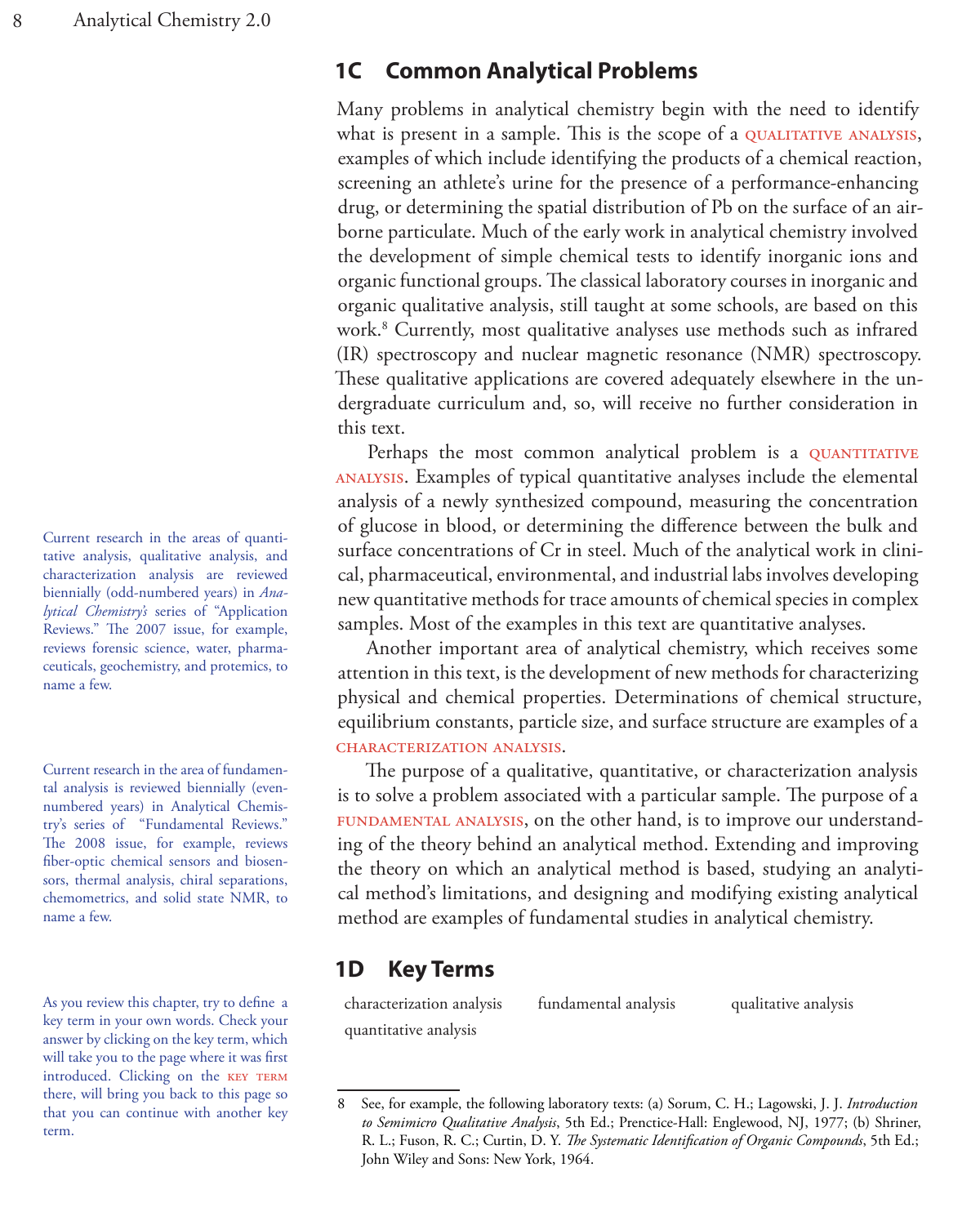#### <span id="page-8-0"></span>**1E Chapter Summary**

Analytical chemists work to improve the ability of all chemists to make meaningful measurements. Chemists working in the other traditional areas of chemistry, as well as in interdisciplinary fields such as medicinal chemistry, clinical chemistry, and environmental chemistry, need better tools for analyzing materials. The need to work with smaller samples, with more complex materials, with processes occurring on shorter time scales, and with species present at lower concentrations challenges analytical chemists to improve existing analytical methods and to develop new ones.

Typical problems on which analytical chemists work include qualitative analyses (What is present?), quantitative analyses (Who much is present?), characterization analyses (What are the sample's chemical and physical properties?), and fundamental analyses (How does this method work and how can it be improved?).

#### <span id="page-8-1"></span>**1F Problems**

- 1. For each of the following problems indicate whether its solution requires a qualitative analysis, a quantitative analysis, a characterization analysis, or a fundamental analysis. More than one type of analysis may be appropriate for some problems.
	- (a) A hazardous-waste disposal site is believed to be leaking contaminants into the local groundwater.
	- (b) An art museum is concerned that a recent acquisition is a forgery.
	- (c) Airport security needs a more reliable method for detecting the presence of explosive materials in luggage.
	- (d) The structure of a newly discovered virus needs to be determined.
	- (e) A new visual indicator is needed for an acid–base titration.
	- (f) A new law requires a method for evaluating whether automobiles are emitting too much carbon monoxide.
- 2. Read the article "When Machine Tastes Coffee: Instrumental Approach to Predict the Sensory Profile of Espresso Coffee," by several scientists working at the Nestlé Research Center in Lausanne, Switzerland. You will find the article on pages 1574-1581 in Volume 80 of *Analytical Chemistry*, published in 2008. Write an essay summarizing the nature of the problem and how it was solved. As a guide, refer to Figure 1.3 for a model of the analytical approach to solving problems.

Use this [link](http://pubs.acs.org/cgi-bin/abstract.cgi/ancham/2008/80/i05/abs/ac702196z.html) to access the article's abstract from the journal's web site. If your institution has an on-line subscription you also will be able to download a PDF version of the article.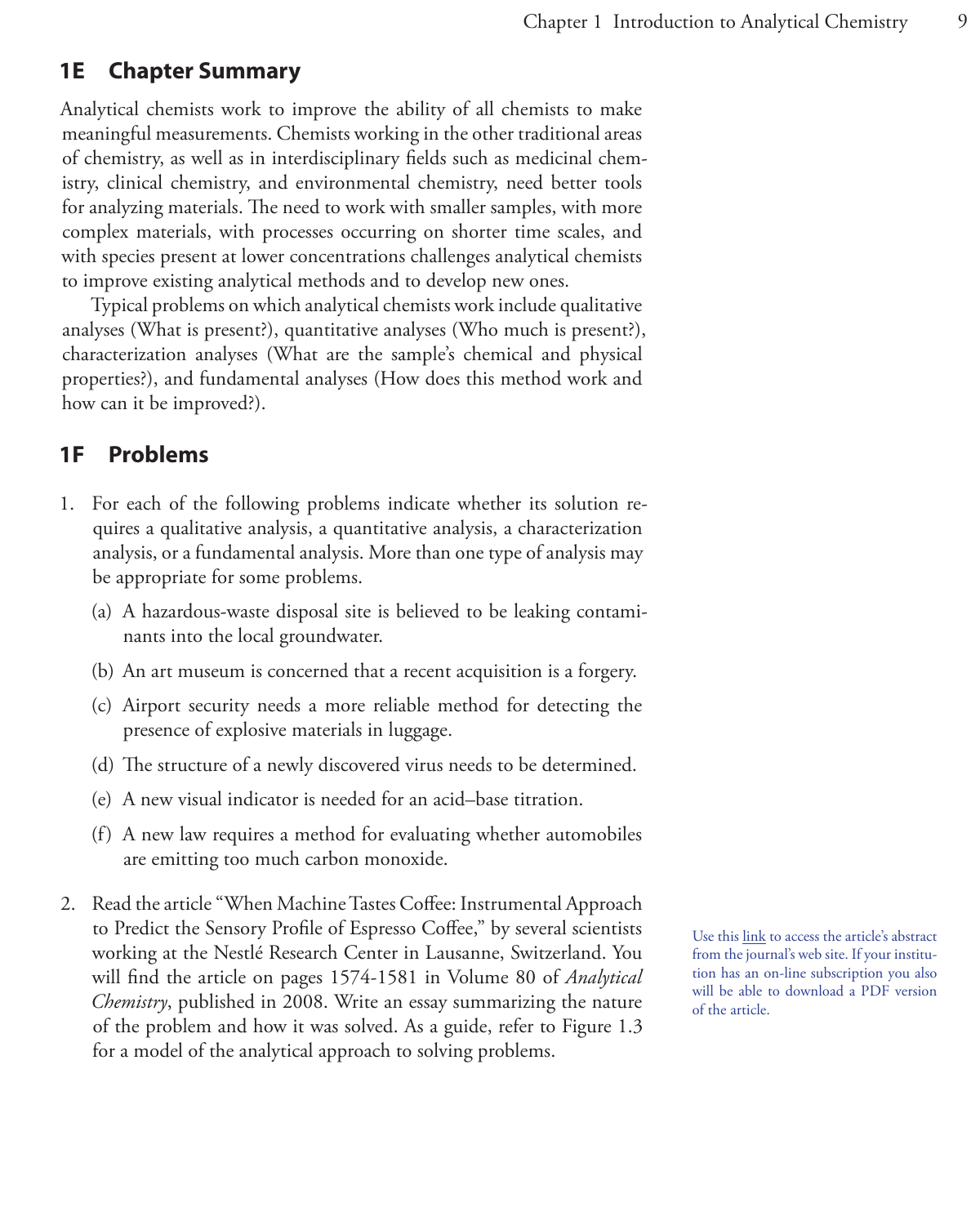#### <span id="page-9-0"></span>**1G Solutions to Practice Exercises**

#### <span id="page-9-1"></span>**Literature Exercise 1.1**

#### *What is the analytical problem and why is it important?*

A medical diagnoses often relies on the results of a clinical analysis. When visiting a doctor, he or she may ask the nurse to draw a sample of your blood and send it to the lab for analysis. In some cases the result of the analysis is available in 10-15 minutes. What is possible in a developed country, such as the United States, may not be feasible in a country with fewer resources because lab equipment is expensive, and because there may be a shortage of trained personnel to run the tests and to interpret the results. The problem addressed in this paper, therefore, is the development of a reliable device for rapidly and quantitatively performing clinical assays in less than ideal circumstances.

#### *What criteria did the authors consider in designing their experiments?*

In considering solutions to this problem, the authors identify seven important criteria for the device: it must be inexpensive; it must operate without the need for much electricity, so that it can be taken to remote sites; it must be adaptable to many types of assays; its operation must not require a highly skilled technician; it must be quantitative; it must be accurate; and it must produce results rapidly.

#### *What is the basic experimental procedure?*

The authors describe the development of a paper-based microfluidic device that allows anyone to run an analysis by dipping the device into a sample (synthetic urine, in this case). The sample moves by capillary action into test zones containing reagents that react with specific species (glucose and protein, for this prototype device). The reagents react to produce a color whose intensity is proportional to the species' concentration. Digital pictures of the microfluidic device are taken with a cell phone camera and sent to an off-site physician who analyzes the picture using image editing software and interprets the assay's result.

#### *What interferences were considered and how did they overcome them?*

In developing this analytical method the authors considered several chemical or physical interferences. One concern was the possibility of non-specific interactions between the paper and the glucose or protein, which could lead to non-uniform image in the test zones. A careful analysis of the distribution of glucose and protein in the text zones showed that this was not a problem. A second concern was the possible presence in samples of particulate materials that might interfere with the analyses. Paper is a natural filter for particulate materials and the authors found that samples containing dust, sawdust, and pollen did not interfere with the analysis for glucose. Pollen, however, is an interferent for the protein analysis, presumably because it, too, contains protein.

This is an example of a colorimetric method of analysis. Colorimetric methods are covered in Chapter 10.